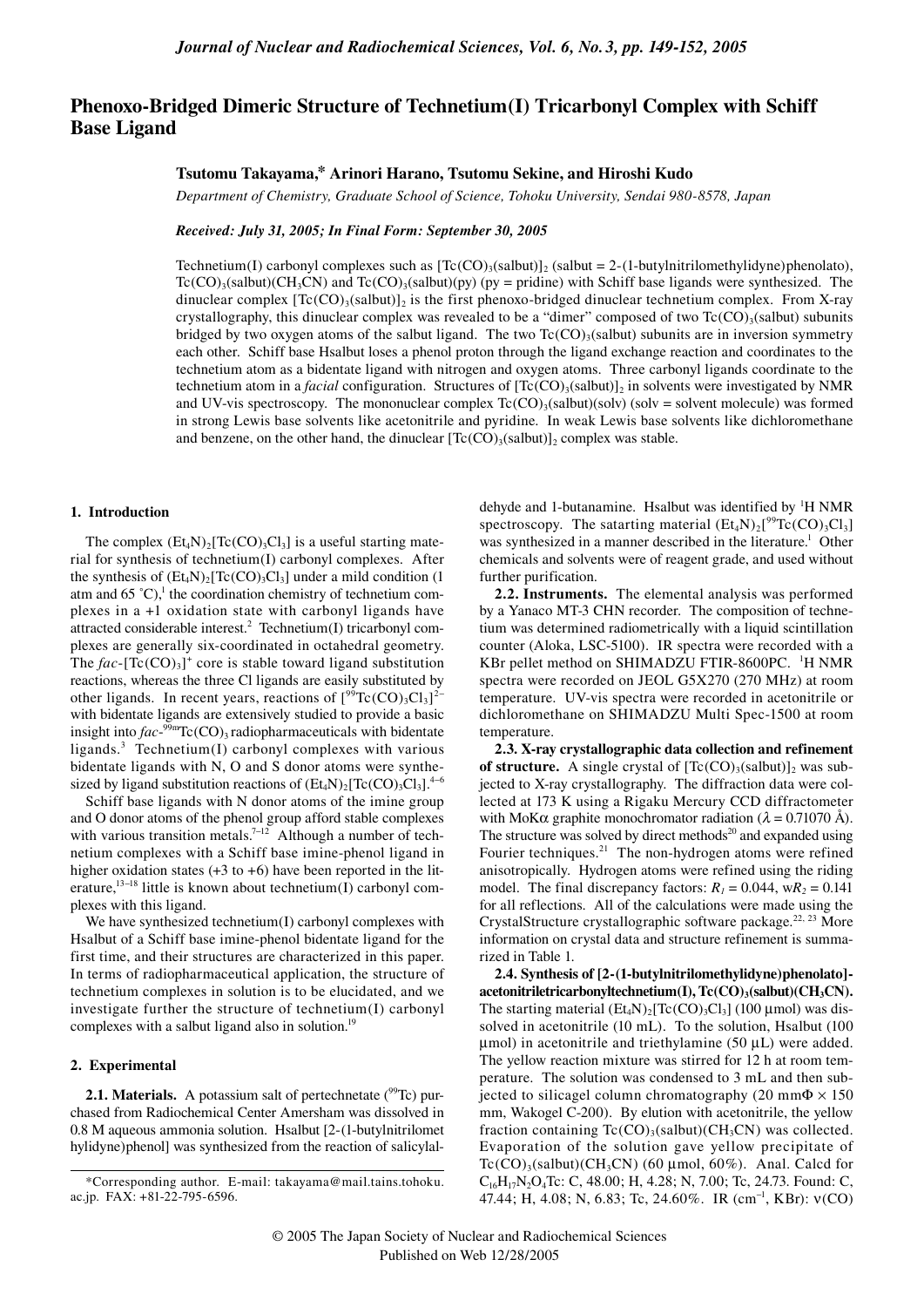**TABLE 1: The Crystallographic Data of**  $[Te(CO), (salbut)],$ 

| Formula                               | $C_{28}H_{28}N_2O_8Tc_2$       |  |  |
|---------------------------------------|--------------------------------|--|--|
| Formula weight                        | 714.54                         |  |  |
| Crystal size $/mm3$                   | $0.15 \times 0.10 \times 0.10$ |  |  |
| Crystal system                        | triclinic                      |  |  |
| Space group                           | $P-1$ (No. 2)                  |  |  |
| $a/\text{\AA}$                        | 7.897(4)                       |  |  |
| $b/\AA$                               | 9.263(4)                       |  |  |
| $c/\text{Å}$                          | 11.547(5)                      |  |  |
| $\alpha$ / degree                     | 104.441(5)                     |  |  |
| $\beta$ / degree                      | 106.708(5)                     |  |  |
| $\gamma$ / degree                     | 105.647(5)                     |  |  |
| $V/\AA^3$                             | 728.4(6)                       |  |  |
| $Z$ value                             | 1                              |  |  |
| $D(\text{calc})$ / g cm <sup>-3</sup> | 1.626                          |  |  |
| $\mu$ / cm <sup>-1</sup>              | 9.90                           |  |  |
| Radiation                             | MoKα $(0.71070$ Å)             |  |  |
| Temp $/K$                             | 173                            |  |  |
| $2\theta$ range / degree              | $6.2 - 55.0$                   |  |  |
| Reflections measured                  | 13110                          |  |  |
| Reflections observations              | 3305                           |  |  |
| $R_1^{\ a}$                           | 0.044                          |  |  |
| $W R_2^b$                             | 0.141                          |  |  |
| Goodness of fit indicator             | 1.010                          |  |  |
| Max shift / error in final cycle      | 0.064                          |  |  |
|                                       |                                |  |  |

 ${}^{\rm a}R_1 = \sum$  ||Fo| – ||Fc|| /  $\sum$  ||Fo|

<sup>a</sup> $R_1 = \sum$  ||Fo| – |Fc|| /  $\sum$  |Fo|<br><sup>b</sup> w $R_2 = [\sum (w(Fo^2 - Fc^2)^2) / \sum w(Fo^2)^2]^{1/2}$ 

2025, 1923, 1899. <sup>1</sup>H NMR ( $\delta$ , CD<sub>3</sub>CN): 0.96 (t, 3H; CH<sub>3</sub>), 1.35 (sext, 2H; CH2), 1.85 (quint, 2H; CH2), 3.87 (br, 2H; CH2), 6.47 (ddd, 1H; phenyl), 6.63 (dd, 1H; phenyl), 7.12 (dd, 1H; phenyl), 7.18 (ddd, 1H; phenyl), 8.13 (s, 1H; N=CH).

**2.5. Synthesis of bis[**µ**-{2-(1-butylnitrilomethylidyne) pheno**lato-1:2κ<sup>2</sup>O}]-hexacarbonylditechnetium(I), [Tc(CO)<sub>3</sub>(salbut)]<sub>2</sub>. The reaction product  $Tc(CO)$ <sub>3</sub>(salbut)(CH<sub>3</sub>CN) (80 µmol) was dissolved in benzene (3 mL). Slow evaporation of the solution gave pale yellow crystals of  $[Te(CO)_3(salbut)]_2$  (68 µmol, 85%). Anal. Calcd for  $C_{28}H_{28}N_2O_8Tc_2$ : C, 46.36; H, 3.83; N, 4.07; Tc, 27.55. Found: C, 46.76; H, 3.90; N, 3.90; Tc, 27.30%. IR (cm<sup>-1</sup>, KBr):  $v(CO)$  2024, 1920, 1885. <sup>1</sup>H NMR ( $\delta$ , CD<sub>2</sub>Cl2): 0.99 (t, 6H; CH<sub>3</sub>), 1.42 (sext, 4H; CH<sub>2</sub>), 1.73 (quint, 4H; CH<sub>2</sub>), 4.10 (br, 4H; CH2), 6.88 (m, 4H; phenyl), 7.36 (m, 4H; phenyl), 8.36 (s, 2H; N=CH).

**2.6. Synthesis of [2-(1-butylnitrilomethylidyne)phenolato] pyridinetricarbonyltechnetium(I), Tc(CO)<sub>3</sub>(salbut)(py).** The reaction product  $[Te(CO)_3(salbut)]_2$  (60 µmol) was dissolved in pyridine (1 mL). The solution was stirred for 12 h at room temperature. Evaporation of the solution gave  $Tc(CO)_{3}$ (salbut)(py) (57 µmol, 95%). Anal. Calcd for  $C_{19}H_{19}N_2O_4Tc$ : C, 52.06; H, 4.37; N, 6.39; Tc, 22.58. Found: C, 51.66; H, 4.28; N, 6.53; Tc, 22.30%. IR (cm<sup>-1</sup>, KBr):  $v(CO)$  2018, 1914, 1880. <sup>1</sup>H NMR (δ, CD<sub>3</sub>CN): 0.98 (t, 3H; CH<sub>3</sub>), 1.38 (sext, 2H; CH<sub>2</sub>), 1.78 (quint, 2H; CH2), 3.95 (br, 2H; CH2), 6.43 (ddd, 1H; phenyl), 6.74 (dd, 1H; phenyl), 7.12 (dd, 1H; phenyl), 7.16 (ddd, 1H; phenyl), 7.41 (m, 3H; py), 8.13 (s, 1H; N=CH), 8.62 (m, 2H; py).

## **3. Results and Discussion**

The reaction of  $(Et<sub>4</sub>N)<sub>2</sub>[Tc(CO)<sub>3</sub>Cl<sub>3</sub>]$  and Hsalbut in acetonitrile gave a complex  $Tc(CO)$ <sub>3</sub>(salbut)(CH<sub>3</sub>CN) as shown in Scheme 1 (a). When triethylamine was absent in the reaction





**Scheme 1.** (a) Preparation of Tc(CO)<sub>3</sub>(salbut)(CH<sub>3</sub>CN); (b) formation of  $[Te(CO)_3(salbut)]_2$  by dimerization of  $Te(CO)_3(salbut)(CH_3CN)$ .

mixture, this reaction hardly proceeded. The addition of a base was necessary for dissociation of the phenol proton of Hsalbut. In this reaction, three Cl ligands of  $[Te(CO)_3Cl_3]^2$ <sup>+</sup> are replaced by one bidentate salbut ligand and one acetonitrile molecule of a monodentate ligand.

The structure of  $Tc(CO)$ <sub>3</sub>(salbut)(CH<sub>3</sub>CN) was characterized by <sup>1</sup>H NMR and IR spectroscopy. The spin multiplicity of signals of methylene protons at α-position of imine nitrogen was triplet for free Hsalbut. Meanwhile, the signal was multiplet in the spectrum of  $Tc(CO)_{3}$ (salbut)(CH<sub>3</sub>CN), as a result of the constraint of a rotation of the methylene group through coordination of the imine N atom to the Tc atom in the complex. A difference of spin multiplicity in 1 H NMR spectra is also observed for signals of aromatic hydrogens. Four aromatic hydrogens of free Hsalbut show multiple signals. In the spectrum of  $Tc(CO)_{3}(salbut)(CH_{3}CN)$ , two signals of dd and two signals of ddd were observed. This result indicates that the O atom of the phenol group coordinates to the Tc atom. The salbut coordinates to the Tc atom in a fashion of the bidentate chelate through one N donor atom of the imine group and one O donor atom of the phenol group. The IR spectrum of Tc(CO)<sub>3</sub>(salbut)(CH<sub>3</sub>CN) showed a pattern typical of a *facial* arrangement of three CO ligands. Absorption peaks for stretching of carbonyl ligands were observed at 2025, 1923 and 1899 cm−1. The highest energy peak arises from symmetrical stretching of three carbonyl ligands. Peaks at lower wave numbers (1923 and 1899 cm−1) are due to unsymmetrical stretching modes.<sup>24</sup> An acetonitrile molecule would coordinate to the sixth coordination site. The central Tc atom acts as a chiral center. Two enantiomeric forms of  $Tc(CO)$ <sub>3</sub>(salbut)(CH<sub>3</sub>CN) are expected, although these have not been isolated here.

The dinuclear complex  $[Te(CO)_3(salbut)]_2$  was obtained in a quantitative yield from a benzene solution of  $Tc(CO)_{3}$ (salbut) (CH<sub>3</sub>CN). The dimerization of Tc(CO)<sub>3</sub>(salbut)(CH<sub>3</sub>CN) should occur in the benzene solution (Scheme 1b). The dimeric complex  $[Tc(CO)_{3}(salbut)]_{2}$  was also obtained from a dichloromethane solution of  $Tc(CO)_{3}$ (salbut)(CH<sub>3</sub>CN). In the <sup>1</sup>H NMR spectrum for the  $CD_2Cl_2$  solution of  $Tc(CO)_3$ (salbut)(CH<sub>3</sub>CN), two singlet signals originated from the imine proton were observed at 7.93 and 8.36 ppm. This result indicates that both monomeric and dimeric complexes are present in the solution. The signal at higher chemical shift is assigned to  $[Te(CO)_3(salbut)]_2$ , and the lower one to  $Tc(CO)_{3}$ (salbut)(CH<sub>3</sub>CN).

The structural determination of  $[Te(CO)_{3}(salbut)]_{2}$  by X-ray crystallography was carried out for the pale yellow prism single crystal obtained from a benzene solution. The ORTEP drawing of  $[Te(CO)_{3}(salbut)]_{2}$  is shown in Figure 1. Selected bond distances and angels are listed in Table 2.The dinuclear complex is composed of two  $Tc(CO)$ <sub>3</sub>(salbut) subunits bridged by the O atoms of phenoxo groups of the salbut ligand. These subunits are enantiomeric. The inversion center is located at the center of the  $Tc_2O_2$  ring. Each Tc atom is six-coordinated in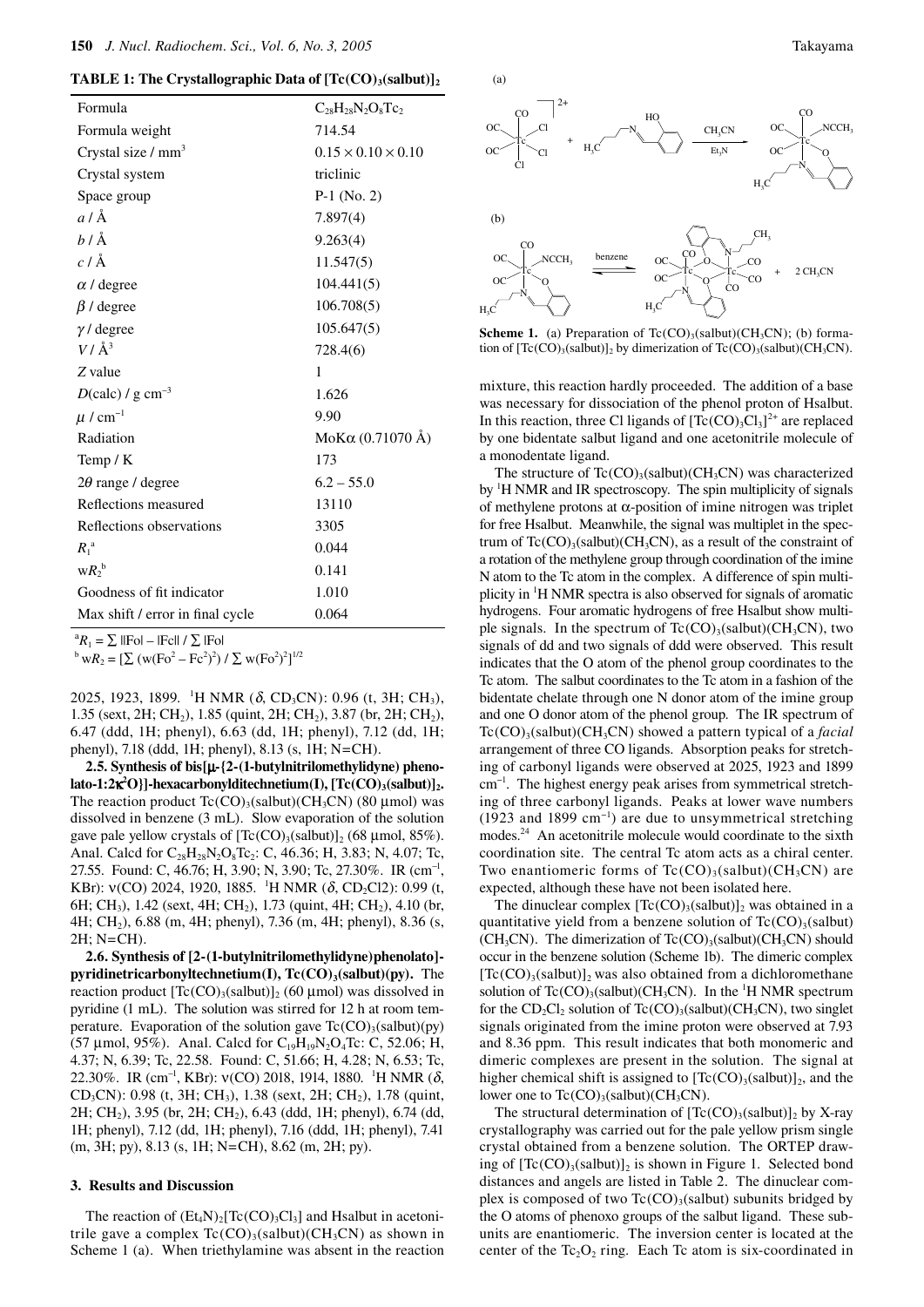

**Figure 1.** ORTEP drawing of  $[Te(CO)_3(salbut)]_2$  (50% probability level).

| TABLE 2: Selected Bond Distances (A) and Angles (degree) |  |  |  |
|----------------------------------------------------------|--|--|--|
| of $[Tc(CO)_{3}(salbut)],$                               |  |  |  |

| <b>Distances</b>           |          |                      |          |
|----------------------------|----------|----------------------|----------|
| $Tc(1)-O(1)$               | 2.144(3) | $Tc(1)-O(1)$         | 2.183(3) |
| $Tc(1)-N(1)$               | 2.177(4) | $Tc(1)-C(8)$         | 1.911(5) |
| $Tc(1)-C(9)$               | 1.919(5) | $Tc(1)-C(10)$        | 1.902(5) |
| $O(1)$ -Tc $(1)'$          | 2.183(3) | $Tc(1)-Tc(1)^{ra}$   | 3.408(2) |
| Angles                     |          |                      |          |
| $O(1)$ -Tc $(1)$ -O $(1)'$ | 76.1(1)  | $N(1)-Tc(1)-O(1)$    | 81.7(1)  |
| $Tc(1)-O(1)-C(7)$          | 119.9(2) | $C(8)-Tc(1)-O(1)$    | 98.4(2)  |
| $C(9)-Tc(1)-O(1)$          | 94.5(2)  | $C(10)-Tc(1)-O(1)$   | 172.9(2) |
| $Tc(1)-O(1)-Tc(1)$         | 104.2(2) | $N(1)-Tc(1)-O(1)'$   | 83.8(1)  |
| $C(8)-Tc(1)-O(1)'$         | 173.5(2) | $C(9)-Tc(1)-O(1)'$   | 96.7(2)  |
| $C(10)-Tc(1)-O(1)$         | 96.9(2)  | $Tc(1)-O(1)'-Tc(1)'$ | 103.9(1) |
| $C(8)-Tc(1)-N(1)$          | 92.0(2)  | $C(9)$ -Tc(1)-N(1)   | 176.0(2) |
| $C(10)-Tc(1)-N(1)$         | 96.5(2)  | $Tc(1)-N(1)-C(1)$    | 123.5(3) |
| $Tc(1)-N(1)-C(11)$         | 120.9(3) | $N(1)-C(1)-C(2)$     | 126.4(4) |
| $O(1)$ -C(7)-C(2)          | 122.0(4) | $O(1)$ -C(7)-C(6)    | 119.3(4) |

a Interatomic distance

octahedral geometry. The three carbonyl ligands are arranged in a *facial* configuration. An anionic salbut ligand coordinates to the Tc atom as a bidentate chelate through the N and O atoms. The oxygen atom of the bridging phenoxo group coordinates to the sixth coordination site. The proton dissociation makes the phenoxo group a very strong donor, and the O atom of the phenoxo group coordinates to two Tc atoms forming a bridge between them.

The central unit of the dinuclear complex  $[Te(CO)_{3}(salbut)]_{2}$ is a four-membered  $Tc_2O_2$  ring with the  $Tc(1)-O(1)-Tc(1)$ ' angle of 103.9 degree and the  $O(1)$ -Tc(1)- $O(1)$ ' angle of 76.1 degree. The two Tc atoms and the two O atoms are fairly in the same plane. The distance of the Tc(1)-O(1) bond (2.144 Å) is shorter than that of the Tc(1)-O(1)' bond (2.183 Å). The distance between the two Tc atoms is as long as  $3.404 \text{ Å}$ , and the Tc-Tc bond does not exist in this dinuclear complex. A typical metal-metal bond distance in dinuclear technetium complexes with  $Tc_2O_2$ units is known to be in the range from 2.331 to 2.401 Å.<sup>25−28</sup>

The structure of  $Tc(I)$  complex with the salbut ligand were investigated in a variety of solvents. The UV-vis spectrum of



**Figure 2.** UV-vis spectra of (a)  $[Te(CO)_3(salbut)]_2$  in dichloromethane, (b)  $[Te(CO)_{3}(salbut)]_{2}$  in acetonitrile and (c)  $Te(CO)_{3}(salbut)(CH_{3}CN)$ in acetonitrile.

 $[Tc(CO)_{3}(salbut)]_{2}$  in dichloromethane is shown in Figure 2a. The dinuclear structure is retained in dichloromethane solution. When  $[Tc(CO)_{3}(salbut)]_{2}$  is dissolved in acetonitrile, the UVvis spectrum (Figure 2b) is different from that in dichloromethane. The metal-to-ligand charge transfer (MLCT) absorption peak appeared at 393 nm. The spectrum of  $[Te(CO)_3(salbut)]_2$ in acetonitrile resembles that of  $Tc(CO)_{3}(salbut)(CH_{3}CN)$  in acetonitrile quite well (Figure 2c). Furthermore, the  ${}^{1}$ H NMR spectrum of  $[Te(CO)_3(salbut)]_2$  in CD<sub>3</sub>CN was the same as that of  $Tc(CO)_{3}$ (salbut)(CH<sub>3</sub>CN) observed in CD<sub>3</sub>CN. The result indicates that  $Tc(CO)_{3}(salbut)(CH_{3}CN)$  is formed in the acetonitrile solution of  $[Tc(CO)_{3}(salbut)]_{2}$  as a result of substitution of the bridging phenoxo group by the  $CH<sub>3</sub>CN$  ligand. Only the monomeric  $Tc(CO)$ <sub>3</sub>(salbut)(CH<sub>3</sub>CN) complex is present in the acetnitrile solution.

When  $[Te(CO)_3 (salbut)]_2$  was dissolved in pyridine,  $Tc(CO)_{3}$ (salbut)(py) was formed. In the <sup>1</sup>H NMR spectrum of  $Tc(CO)$ <sub>3</sub>(salbut)(py), signals of pyridine coordinating to Tc are observed at 7.21 ppm and 8.42 ppm. The other signals are similar to that of  $Tc(CO)$ <sub>3</sub>(salbut)(CH<sub>3</sub>CN) with the six-coordinated monomeric structure.

Strong Lewis bases such as acetonitrile and pyridine act as a